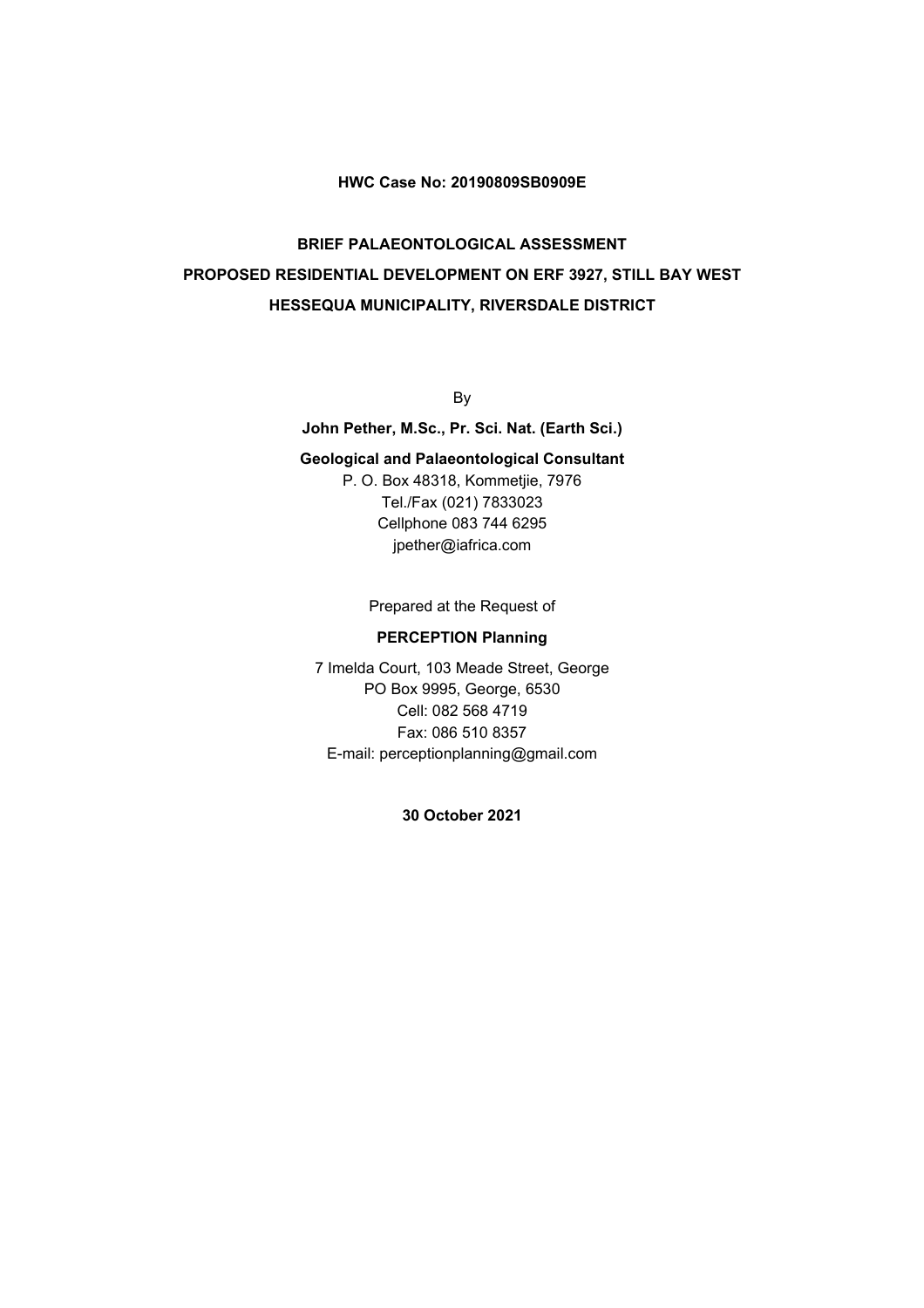### **SUMMARY**

The land owner, Daily Double Trading 447 CC, proposes to construct a residential development on Erf 3927, Still Bay West (Figure 1). Pending approvals, it is proposed to subdivide Erf 3927 into twelve General Residential II (Group Housing) erven, one Open Space II (Private Open Space) erf and one portion of Private Road.

The proposed development is assumed to entail conventional buildings where subsurface disturbance during the Construction Phase involves shallow trenches for foundations, for services infrastructure and for stormwater drainage. Such trenches will mainly affect the **Qg coversands** and may superficially affect the **calcrete capping of the Wankoe Formation** in places (Figure 2).

Overall, the Qg coversands have low fossil bone potential, evidently due to leaching and reworking of the surface sands during the last 100 000 years, and consequently the palaeontological sensitivity is classified as LOW/BLUE (Figure 3).

The Wankoe Fm., which includes the capping calcrete, is left unclassified on the SAHRIS Palaeo-sensitivity Map (Figure 3), but may be assigned LOW palaeontological sensitivity.

The possible presence of fossils in the subsurface does not impede the decision to proceed with the proposed development.

Although the intensity of impact on fossil resources is rated as LOW and fossil finds are improbable, a chance occurrence of fossil material cannot be entirely dismissed.

It is advisable that a protocol for finds of fossil bones, the Fossil Finds Procedure (FFP), is included in the Environmental Management Plan (EMP) for the project (Section 7).

---oooOOOooo---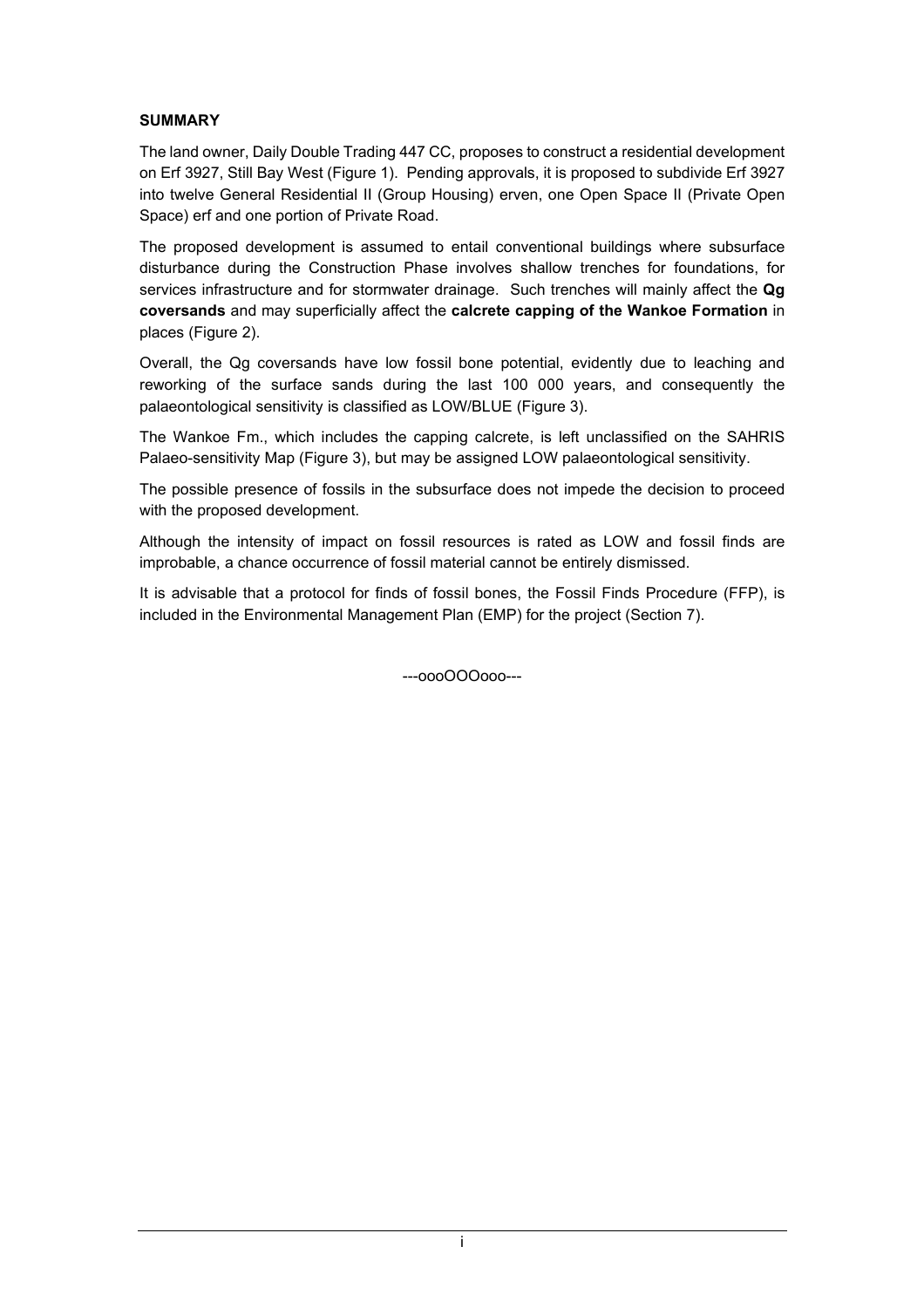### **CONTENTS**

| $\mathbf{1}$             | <b>BACKGROUND</b>                                | 1                       |
|--------------------------|--------------------------------------------------|-------------------------|
| $\overline{2}$           | <b>LOCATION</b>                                  | $\mathbf{1}$            |
| $\overline{\mathbf{3}}$  | DESCRIPTION OF THE PROPOSED ACTIVITY             | $\mathbf{1}$            |
| 4                        | <b>GEOLOGICAL CONTEXT</b>                        | $\mathbf{2}$            |
| 5                        | ANTICIPATED IMPACT ON PALAEONTOLOGICAL RESOURCES | 3                       |
| 6                        | <b>RECOMMENDATIONS</b>                           | 4                       |
| $\overline{\phantom{a}}$ | <b>SUMMARY FOSSIL FINDS PROCEDURE</b>            | 4                       |
| 8                        | <b>REFERENCES</b>                                | 5                       |
| 9                        | APPENDIX 1. PALAEONTOLOGICAL SENSITIVITY RATING  | 6                       |
| 10                       | APPENDIX 2. DECLARATION OF INDEPENDENCE          | $\overline{\mathbf{z}}$ |
| 11                       | <b>APPENDIX 3. CURRICULUM VITAE</b>              | 8                       |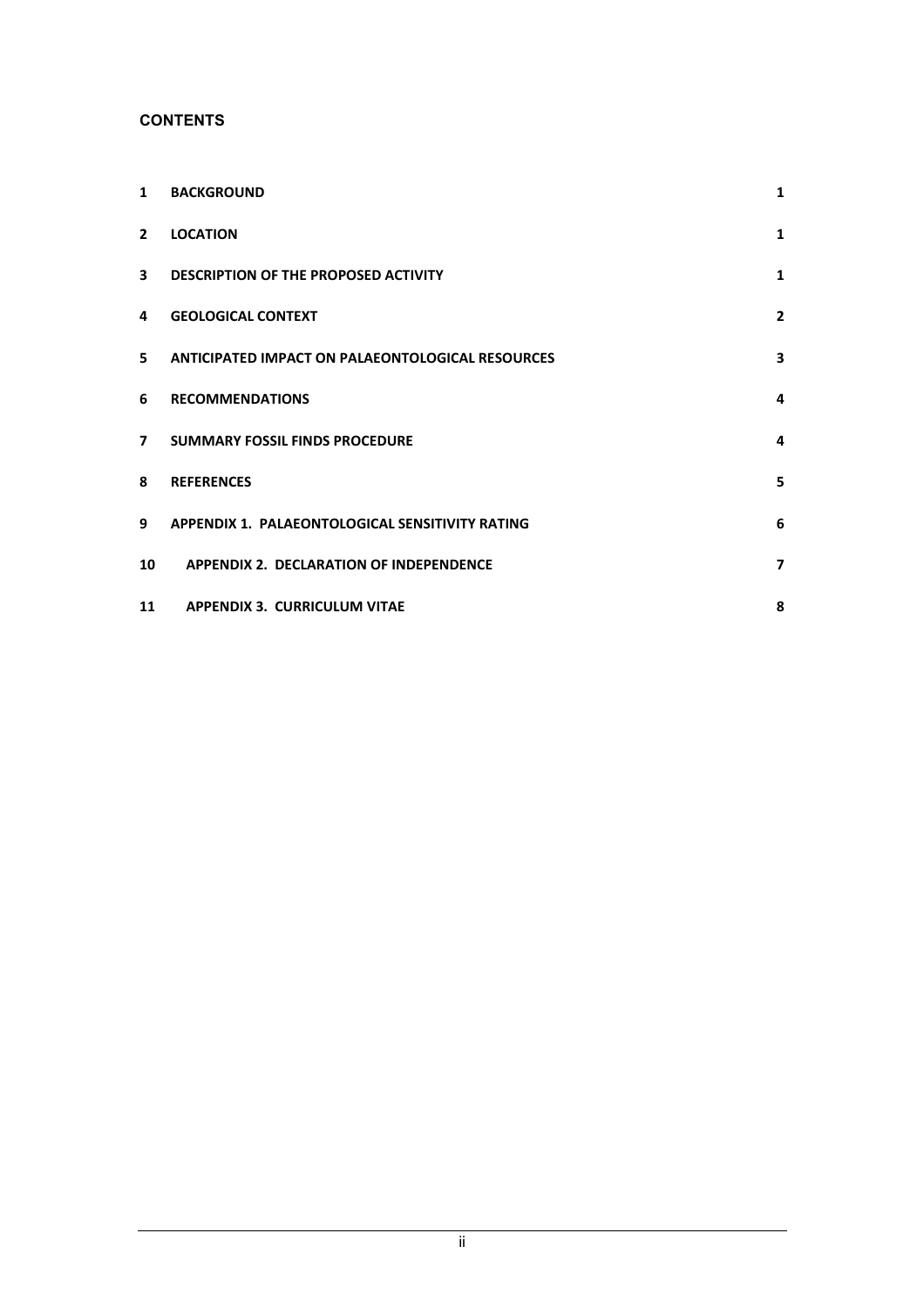# **1 BACKGROUND**

The land owner, Daily Double Trading 447 CC, proposes to construct a residential development on Erf 3927, Still Bay West (Figure 1). PERCEPTION Planning has submitted a Notification of Intent to Develop (NID) to Heritage Western Cape (HWC) and a Heritage Impact Assessment (HIA) inclusive of a Palaeontological Desktop Study has been requested. This brief Palaeontological Assessment is to inform about the palaeontological sensitivities of the site and the probability of fossils being uncovered in the subsurface and being disturbed or destroyed during the Construction Phase of the proposed development.



**Figure 1. Location of Erf 3927, Stilbaai Wes.**

# **2 LOCATION**

Erf 3927, 8010  $m^2$  in extent, is located on the outskirts of Stilbaai Wes adjacent to the Stilbaai – Jongensfontein road (Figure 1), where it is public open space in an existing development, wherein it is bordered by Bessie Str.

Centre co-ordinates: -34.385802°S / 21.402989°E.

# **3 DESCRIPTION OF THE PROPOSED ACTIVITY**

The proposed development entails applications for the rezoning of Erf 3927 from Open Space to Subdivisional Area and to increase the permitted density of the residential development from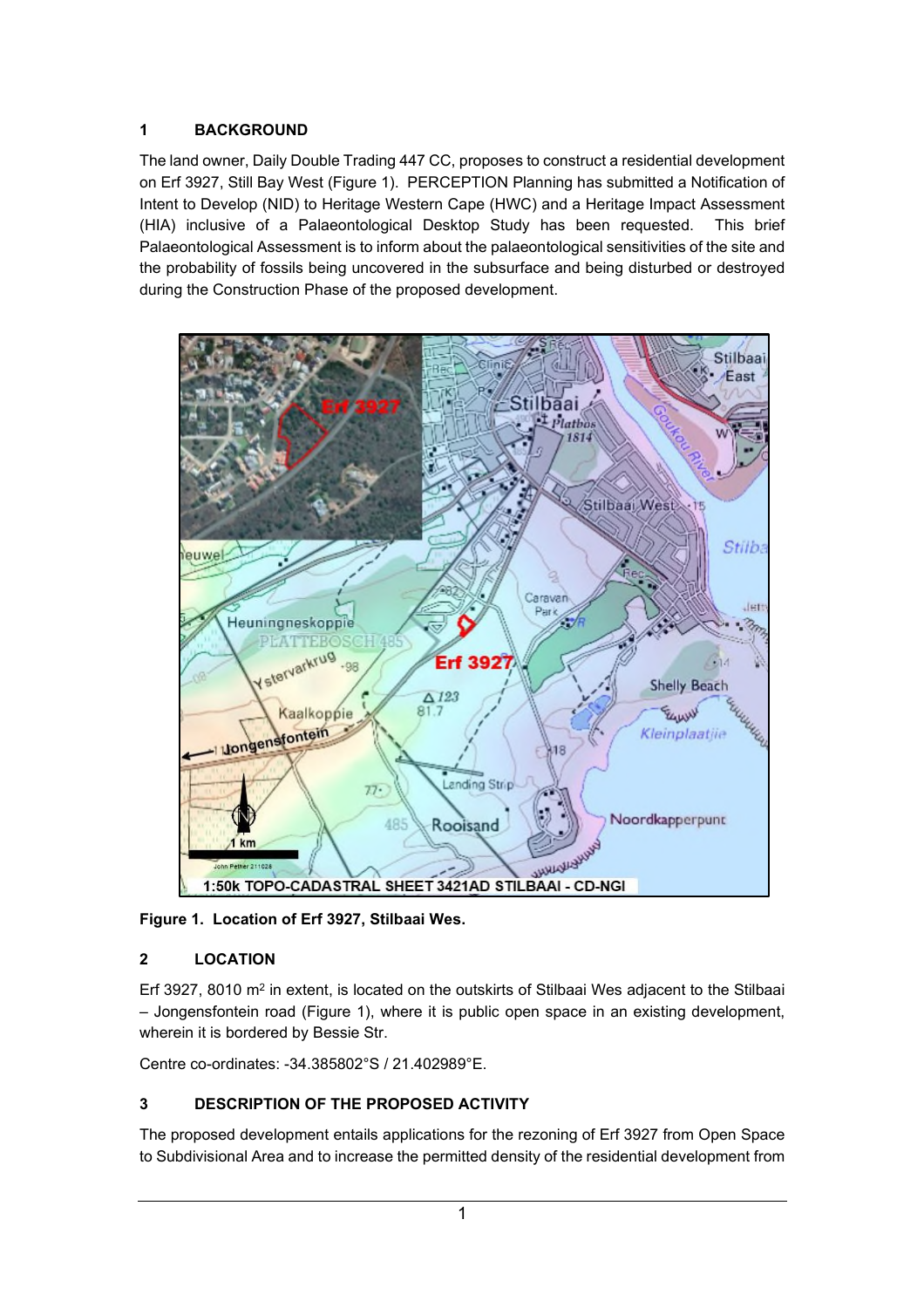low to medium density. Consequent to such approvals it is proposed to subdivide Erf 3927 into twelve General Residential II (Group Housing) erven, one Open Space II (Private Open Space) erf and one portion of Private Road.

# **4 GEOLOGICAL CONTEXT**



**Figure 2. Surface geology of the area and context of Erf 3927.**

Erf 3927 is situated at  $\sim$ 70 m asl. on the gently sloping eastern end of a younger ridge of Wankoe Fm. aeolianite close to the coast. The Wankoe Fm. calcrete ridges are thinly covered by loose sandy soil overall, but closer to the coast a thicker blanket of pale aeolian coversands has accumulated in the form of degraded dunes and sand sheets. Erf 3927 is located on the margin of these coversands which are mapped as **coversand unit Qg** (Figure 2). The SAHRIS

The coastal plain to the west and east of Stilbaai is distinguished by a huge accumulation of ancient dunes, now cemented to dune rock called aeolianite, which exhibits a topography of large-scale dune ridges, exceeding 200 m thickness in places, and inter-ridge valleys orientated approximately east-west to parallel to the coast. The aeolianites have a high content of calcareous marine shell as "shell-sand" and fine fragments attesting to their sand source from ancient shorelines, while dune crossbedding indicates accumulation under the influence of westerly winds. These older aeolianites are named the **Wankoe Formation** (Figure 2), after the typical or "type area" area NW of Stilbaai (Malan, 1990). The formation is a composite of ages overlying the marine deposits of the De Hoopvlei Formation and is mainly of Pliocene to early Quaternary age (5-2 million years old. The Wankoe Fm. aeolianites or "Harde Duine" have a capping of calcrete formed from dissolved and re-precipitated shell carbonate (lime) in the surface soils. The calcrete outcrops are weathered and in places substantially dissolved by groundwaters, forming solution pits of various sizes from potholes to small wetlands.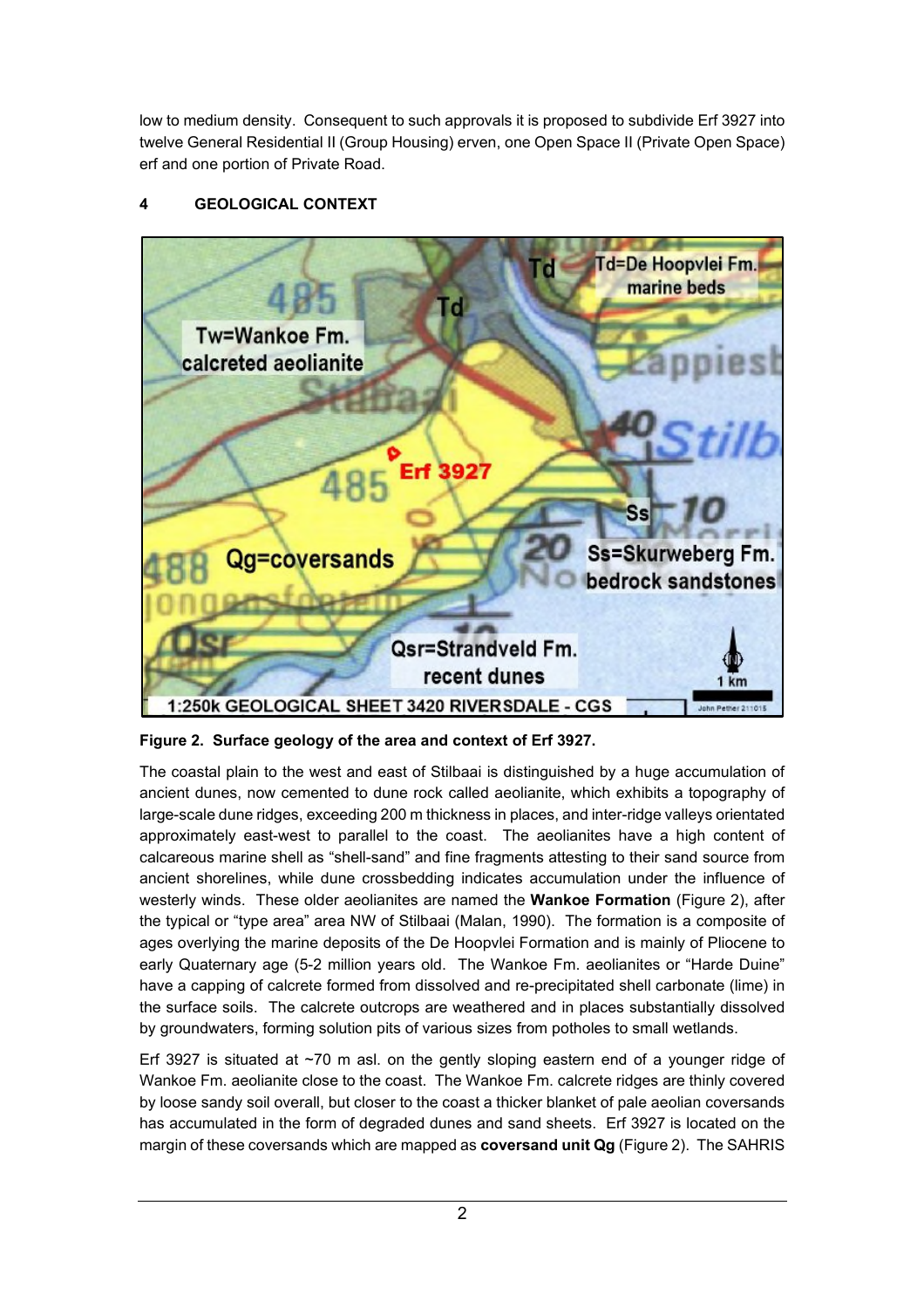Palaeo-Map is a bit off by about 500 m to the SSE, but this Tw/Qg boundary is rather approximate anyway.

## **5 ANTICIPATED IMPACT ON PALAEONTOLOGICAL RESOURCES**

The potential intensity of a palaeontological impact is related to the degree of subsurface disturbance (depths and volumes), together with the palaeontological sensitivities of the affected formations based on previous fossil finds. In this geological context the focus is on the fossil bones and teeth of land animals.

The proposed development is assumed to entail conventional buildings where subsurface disturbance during the Construction Phase involves shallow trenches for foundations, for services infrastructure and for stormwater drainage. Such trenches are generally between 1 to 1.5 m depth and ~1.2 m wide and will mainly affect the Qg coversands and may superficially affect the calcrete capping of the Wankoe Formation in places.





Overall, the Qg coversands have low fossil bone potential, evidently due to leaching and reworking of the surface sands during the last 100 000 years, and consequently the palaeontological sensitivity is classified as LOW/BLUE (Figure 3). However, in places, such as the surrounds of springs associated with the greater availability of water in the past, fossil material is more prevalent beneath the coversands, but this context is not expected beneath Erf 3927.

The recorded fossil content of the Wankoe Fm. is limited to the ambient content of terrestrial snails and the sand-grain-size marine microfossils blown from the shoreline (Malan, 1990). Fossil bone finds are not recorded, but must have been sparsely prevalent, as is the case with aeolianite formations on the West Coast. However, the aeolianites of the Wankoe Fm. have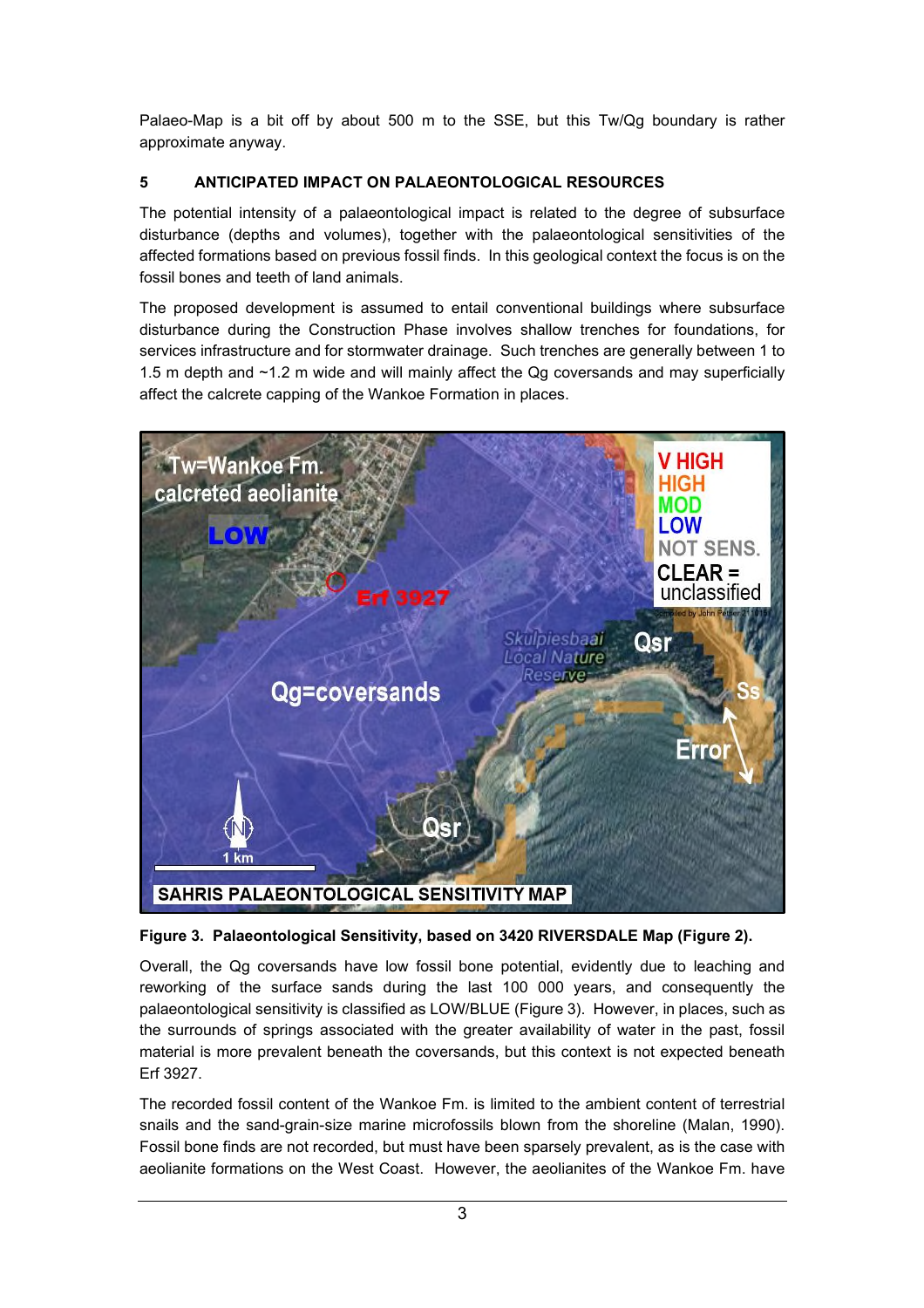been more extensively altered by weathering, dissolution and soil-forming processes destructive to fossil content, a condition which pertains increasingly eastwards, as is evident in lateritic soil profiles and colluvial mantles bearing Early Stone Age artefacts, but not fossil bones (Marker & Holmes 1999; Butzer & Helgren 1972, Helgren & Butzer 1977, Pether & Archer 2012). The Wankoe Fm., which includes the capping calcrete, is left unclassified on the SAHRIS Palaeo-sensitivity Map (Figure 3), but may be assigned LOW palaeontological sensitivity.

Notwithstanding, the interface or palaeosurface beneath the coversands and on top of the calcrete has fossil bone potential. This includes small fossil bones accumulated in solution pits and in cavities burrowed into softer layers in the calcrete. Fossil bones may also be embedded in the upper part of the calcrete, as this incorporates the surficial soils of a preceding palaeosurface. Archaeological material may also occur.

## **6 RECOMMENDATIONS**

The possible presence of fossils in the subsurface does not impede the decision to proceed with the proposed development.

Although the intensity of impact on fossil resources is rated as LOW and fossil finds are improbable, a chance occurrence of fossil material cannot be entirely dismissed.

It is advisable that a protocol for finds of fossil bones, the Fossil Finds Procedure (FFP), is included in the Environmental Management Plan (EMP) for the project, basically "If fossil bones are uncovered during excavations for the services and foundations, stop work and report to the standby archaeologist and/or Heritage Western Cape. Links to the HWC FFP are below:

https://www.hwc.org.za/sites/default/files/3\_11%20Protocol%20Fossil%20Finds%20Final%20 June%202016.pdf

https://www.hwc.org.za/sites/default/files/3\_12%20Fossil%20Finds%20Poster.pdf

### **7 SUMMARY FOSSIL FINDS PROCEDURE**

Should fossil bones and teeth be encountered in the deposits, work must cease at the site and the works foreman and the ECO for the project must be informed immediately. Scattered, unearthed parts/fragments of the find must be retrieved and returned to the main find site which must be protected from further disturbance.

Heritage Western Cape must be informed and supplied with contextual information:

- A description of the nature of the find.
- Detailed images of the finds (with scale included).
- Position of the find (GPS) and depth.
- Digital images of the context. *i.e*. the excavation (with scales).

HWC and an appropriate specialist palaeontologist will assess the information and liaise with the owner, the environmental consultants and the ECO and a suitable response will be established.

In the event of a significant fossil find, a professional palaeontologist must be appointed to undertake the excavation of the fossils and to record their contexts. Said palaeontologist must also undertake the recording of the stratigraphy and sedimentary geometry of the exposures and must undertake the compilation of the detailed report.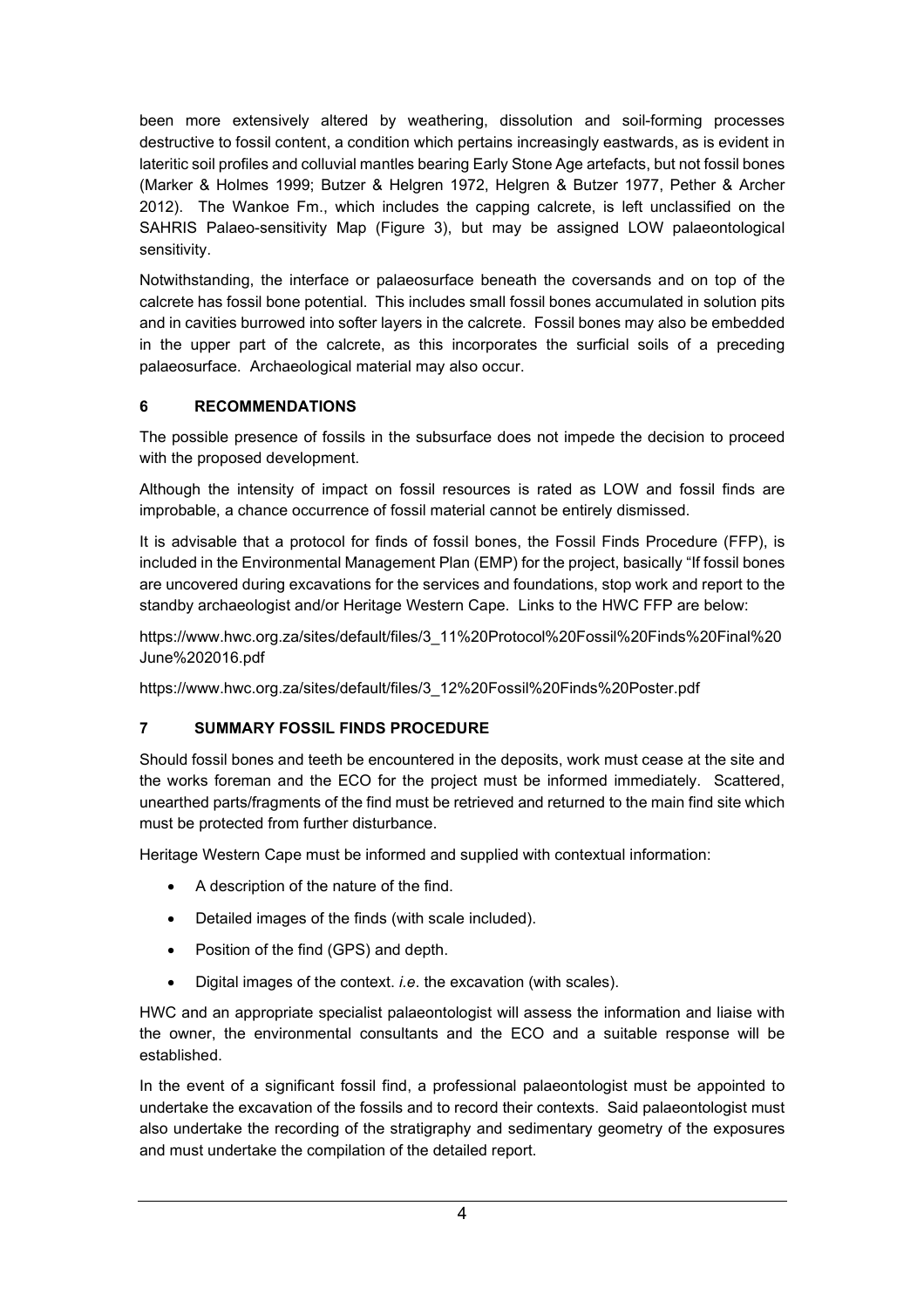A permit from HWC is required to excavate fossils. The applicant should be the qualified specialist responsible for assessment, collection and reporting (palaeontologist). Should fossils be found that require rapid collecting, application for a palaeontological permit will immediately be made to HWC. The application requires details of the registered owners of the sites, their permission and a site-plan map. All fossil finds must be recorded and the fossils and their contextual information (a report) must be deposited at a SAHRA/HWC-approved institution.

### **8 REFERENCES**

- Butzer, K.W. & Helgren, D.M. 1972. Late Cenozoic evolution of the Cape Coast between Knysna and Cape St. Francis, South Africa. Quaternary Research 2: 143-169.
- Helgren, D.M. & Butzer, K.W. 1977. Paleosols of the southern Cape coast, South Africa: Implications for laterite definition, genesis and age. Geographical Review 67: 430– 445.
- Malan, J.A. 1990. The stratigraphy and sedimentology of the Bredasdorp Group, southern Cape Province, South Africa. M.Sc. thesis, University of Cape Town, Cape Town: 197 pp.
- Marker, M.E. & Holmes, P.J. 1999. Laterisation on limestones of the Tertiary Wankoe Formation and its relationship to the African Surface, southern Cape, South Africa. Catena 38: 1-21.
- Pether, J & Archer, W. 2012. Reconnaissance of Early Stone Age Artefact Context (Review And Field Observations). Proposed Developments On Farm Brakkloof 443 Portions 59, 62 & 63, Plettenberg Bay, Western Cape. For Heritage Western Cape, Case ID 1136: 31 pp.

---oooOOOooo---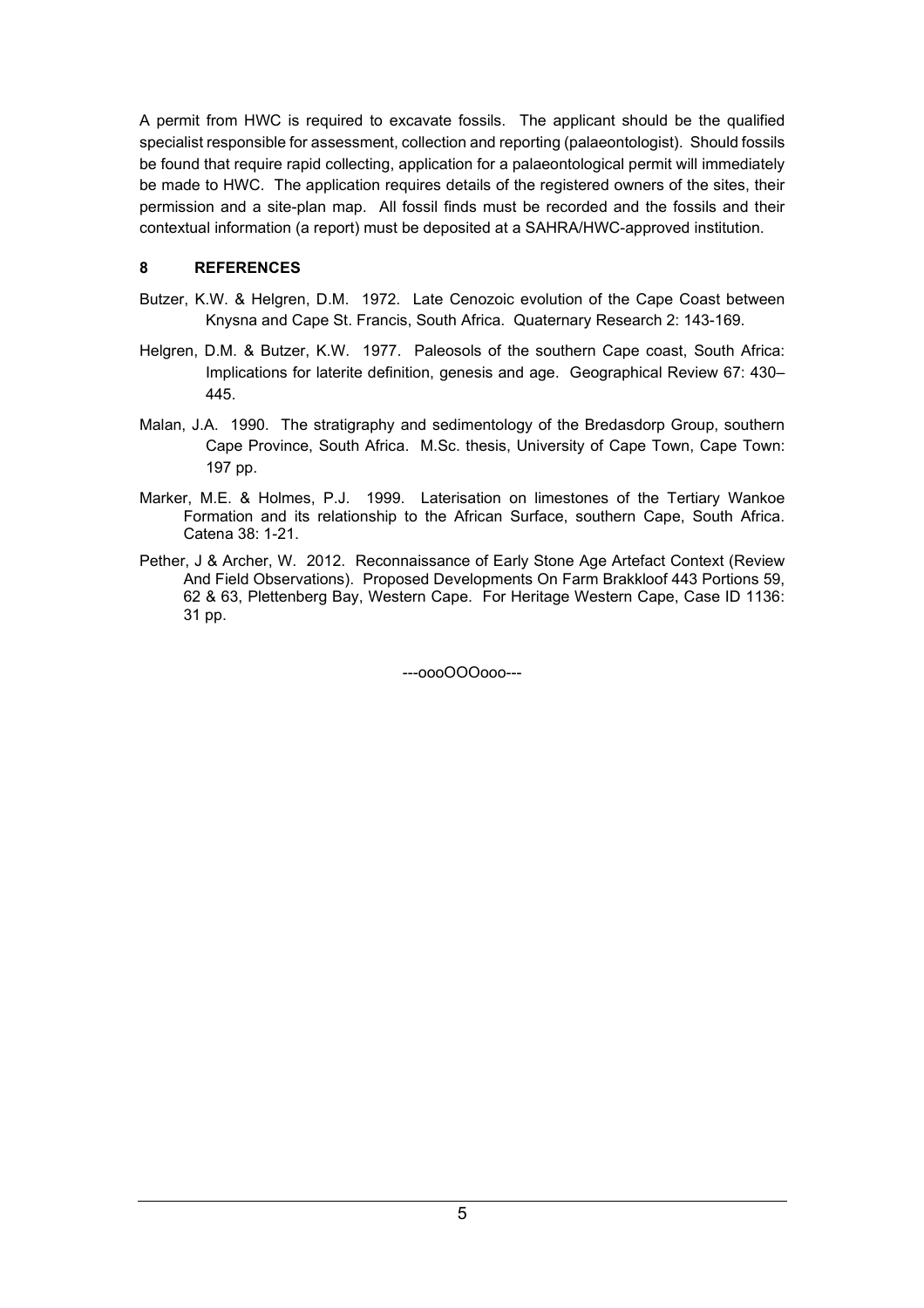### **9 APPENDIX 1. PALAEONTOLOGICAL SENSITIVITY RATING**

Palaeontological Sensitivity refers to the likelihood of finding significant fossils within a geologic unit.

**VERY HIGH:** Formations/sites known or likely to include vertebrate fossils pertinent to human ancestry and palaeoenvironments and which are of international significance.

**HIGH:** Assigned to geological formations known to contain palaeontological resources that include rare, well-preserved fossil materials important to on-going palaeoclimatic, palaeobiological and/or evolutionary studies. Fossils of land-dwelling vertebrates are typically considered significant. Such formations have the potential to produce, or have produced, vertebrate remains that are the particular research focus of palaeontologists and can represent important educational resources as well.

**MODERATE:** Formations known to contain palaeontological localities and that have yielded fossils that are common elsewhere, and/or that are stratigraphically long-ranging, would be assigned a moderate rating. This evaluation can also be applied to strata that have an unproven, but strong potential to yield fossil remains based on its stratigraphy and/or geomorphologic setting.

**LOW:** Formations that are relatively recent or that represent a high-energy subaerial depositional environment where fossils are unlikely to be preserved, or are judged unlikely to produce unique fossil remains. A low abundance of invertebrate fossil remains can occur, but the palaeontological sensitivity would remain low due to their being relatively common and their lack of potential to serve as significant scientific resources. However, when fossils are found in these formations, they are often very significant additions to our geologic understanding of the area. Other examples include decalcified marine deposits that preserve casts of shells and marine trace fossils, and fossil soils with terrestrial trace fossils and plant remains (burrows and root fossils)

**MARGINAL:** Formations that are composed either of volcaniclastic or metasedimentary rocks, but that nevertheless have a limited probability for producing fossils from certain contexts at localized outcrops. Volcaniclastic rock can contain organisms that were fossilized by being covered by ash, dust, mud, or other debris from volcanoes. Sedimentary rocks that have been metamorphosed by the heat and pressure of deep burial are called metasedimentary. If the meta sedimentary rocks had fossils within them, they may have survived the metamorphism and still be identifiable. However, since the probability of this occurring is limited, these formations are considered marginally sensitive.

**NO POTENTIAL:** Assigned to geologic formations that are composed entirely of volcanic or plutonic igneous rock, such as basalt or granite, and therefore do not have any potential for producing fossil remains. These formations have no palaeontological resource potential.

*Adapted from Society of Vertebrate Paleontology. 1995. Assessment and Mitigation of Adverse Impacts to Nonrenewable Paleontologic Resources - Standard Guidelines. News Bulletin, Vol. 163, p. 22-27.*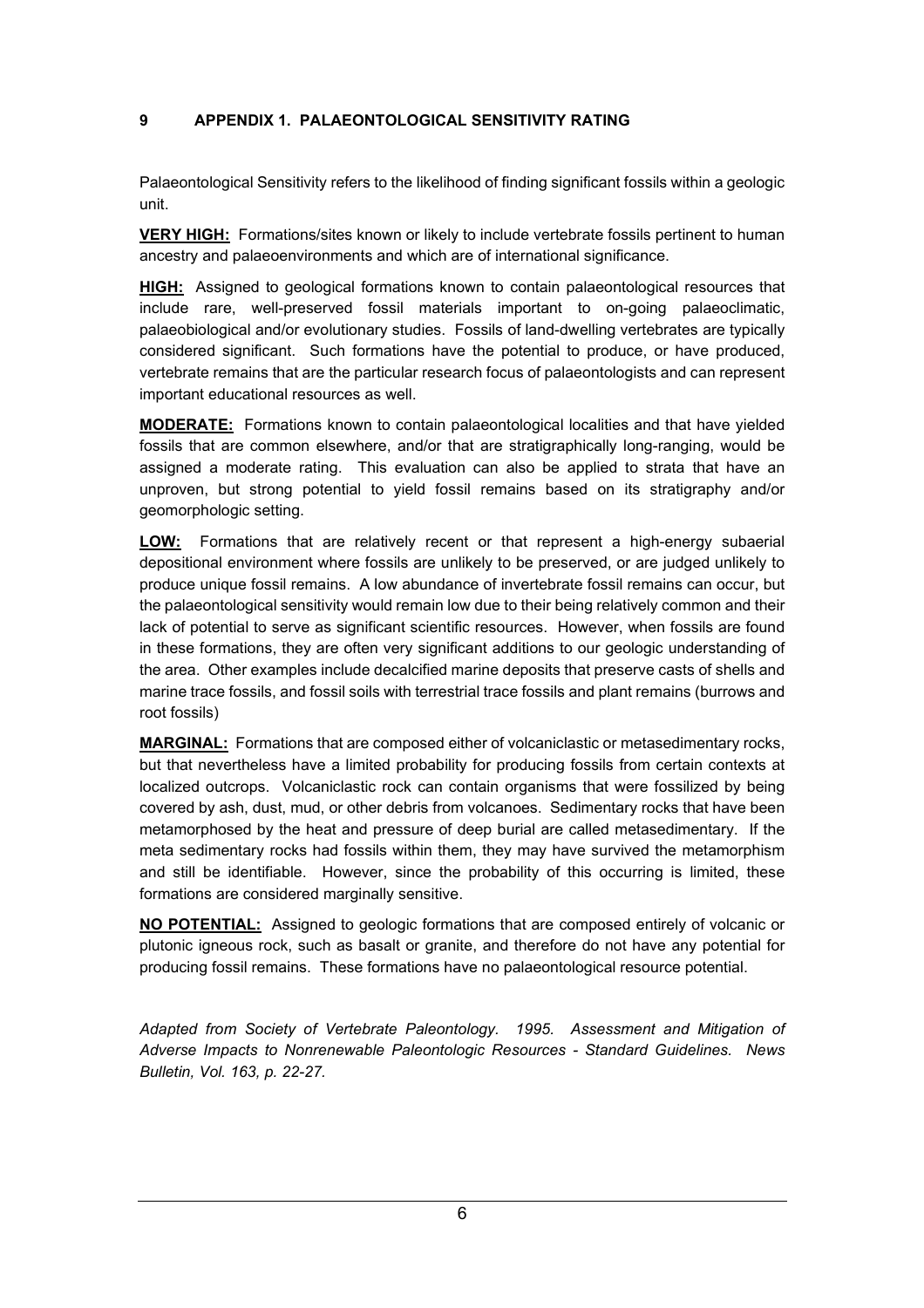### **10 APPENDIX 2. DECLARATION OF INDEPENDENCE**

### **BRIEF PALAEONTOLOGICAL ASSESSMENT**

# **PROPOSED RESIDENTIAL DEVELOPMENT ON ERF 3927, STILL BAY WEST HESSEQUA MUNICIPALITY, RIVERSDALE DISTRICT**

#### **Terms of Reference**

This assessment forms part of the Heritage Assessment and it assesses the overall palaeontological (fossil) sensitivities of formations underlying the Project Area.

#### **Declaration**

I …**John Pether**……, as the appointed independent specialist hereby declare that I:

- act/ed as the independent specialist in the compilation of the above report;
- regard the information contained in this report as it relates to my specialist input/study to be true and correct, and
- do not have and will not have any financial interest in the undertaking of the activity, other than remuneration for work performed in terms of the NEMA, the Environmental Impact Assessment Regulations, 2014 and any specific environmental management Act;
- have and will not have any vested interest in the proposed activity proceeding;
- have disclosed to the EAP any material information that has or may have the potential to influence the decision of the competent authority or the objectivity of any report, plan or document required in terms of the NEMA, the Environmental Impact Assessment Regulations, 2014 and any specific environmental management act;
- have provided the EAP with access to all information at my disposal regarding the application, whether such information is favourable to the applicant or not; and
- am aware that a false declaration is an offence in terms of regulation 48 of the 2014 NEMA EIA Regulations.

Signature of the specialist

Date: 30 October 2021